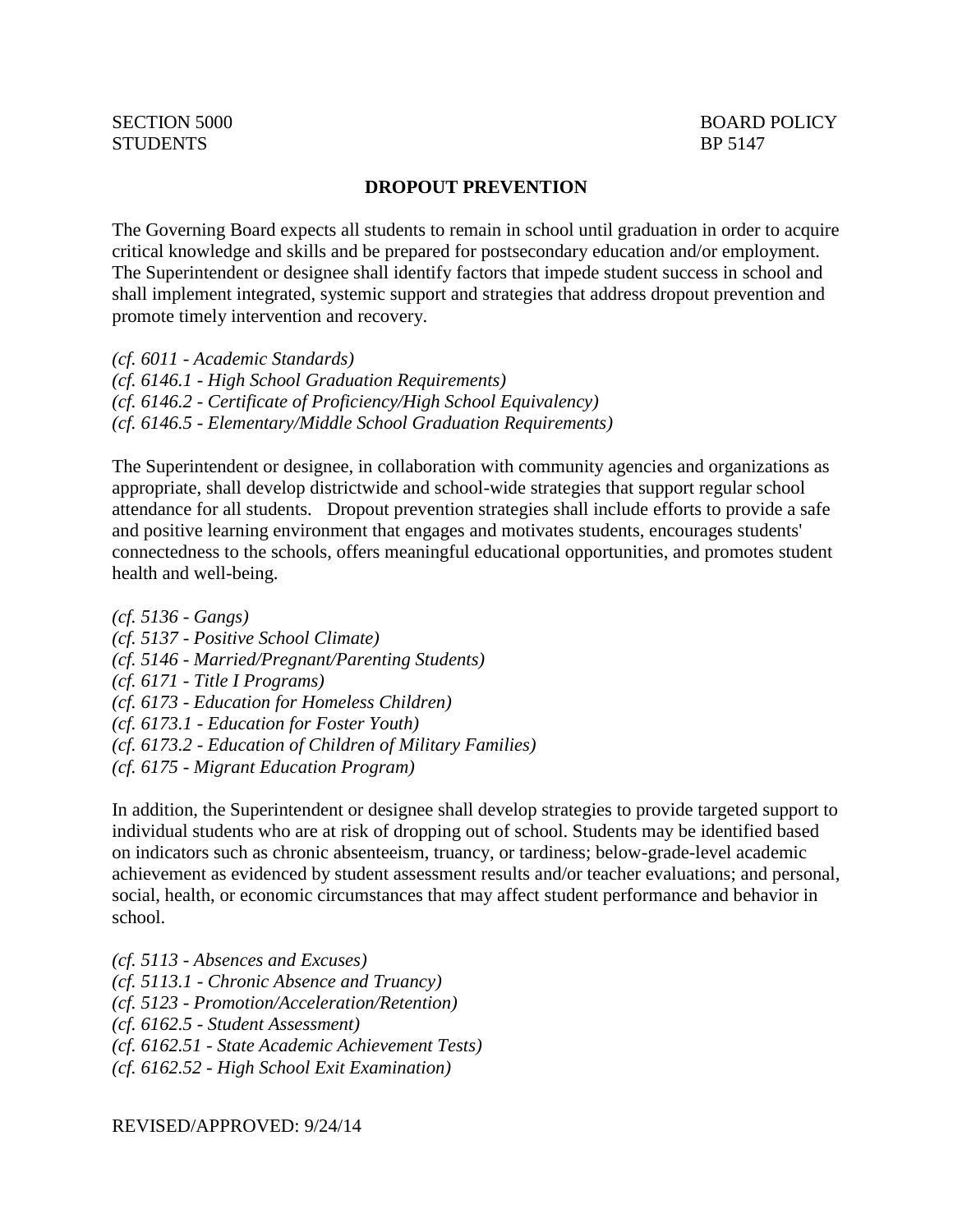Strategies to support students at risk of dropping out of school may include, but are not limited to:

1. Meetings and/or home visits with the student and parent/guardian to identify and address barriers to the student's success and inform them of the state's compulsory education law

## *(cf. 6020 - Parent Involvement)*

- 2. Individualized instruction that responds to the needs and unique learning styles of students
- 3. Supplemental instruction during or outside the school day that is designed to help students overcome academic deficiencies

*(cf. 6176 - Weekend/Saturday Classes) (cf. 6177 - Summer Learning Programs) (cf. 6179 - Supplemental Instruction)*

4. Enrollment in alternative or specialized educational programs

*(cf. 6158 - Independent Study)*

*(cf. 6164.4 - Identification and Evaluation of Individuals for Special Education)*

*(cf. 6172 - Gifted and Talented Student Program)*

*(cf. 6178 - Career Technical Education)*

- *(cf. 6178.2 - Regional Occupational Center/Program)*
- *(cf. 6181 - Alternative Schools/Programs of Choice)*
- *(cf. 6183 - Home and Hospital Instruction)*
- *(cf. 6184 - Continuation Education)*
- *(cf. 6185 - Community Day School)*
	- 5. Assistance locating employment or work-based learning opportunities which link classroom learning with real-world experiences

*(cf. 5113.2 - Work Permits)*

*(cf. 6178.1 - Work-Based Learning)*

6. Academic guidance and personal counseling services

*(cf. 6164.2 - Guidance/Counseling Services)*

7. Referral to a student success team, school attendance review board, or other team that addresses persistent attendance problems

*(cf. 6164.5 - Student Success Teams)*

REVISED/APPROVED: 9/24/14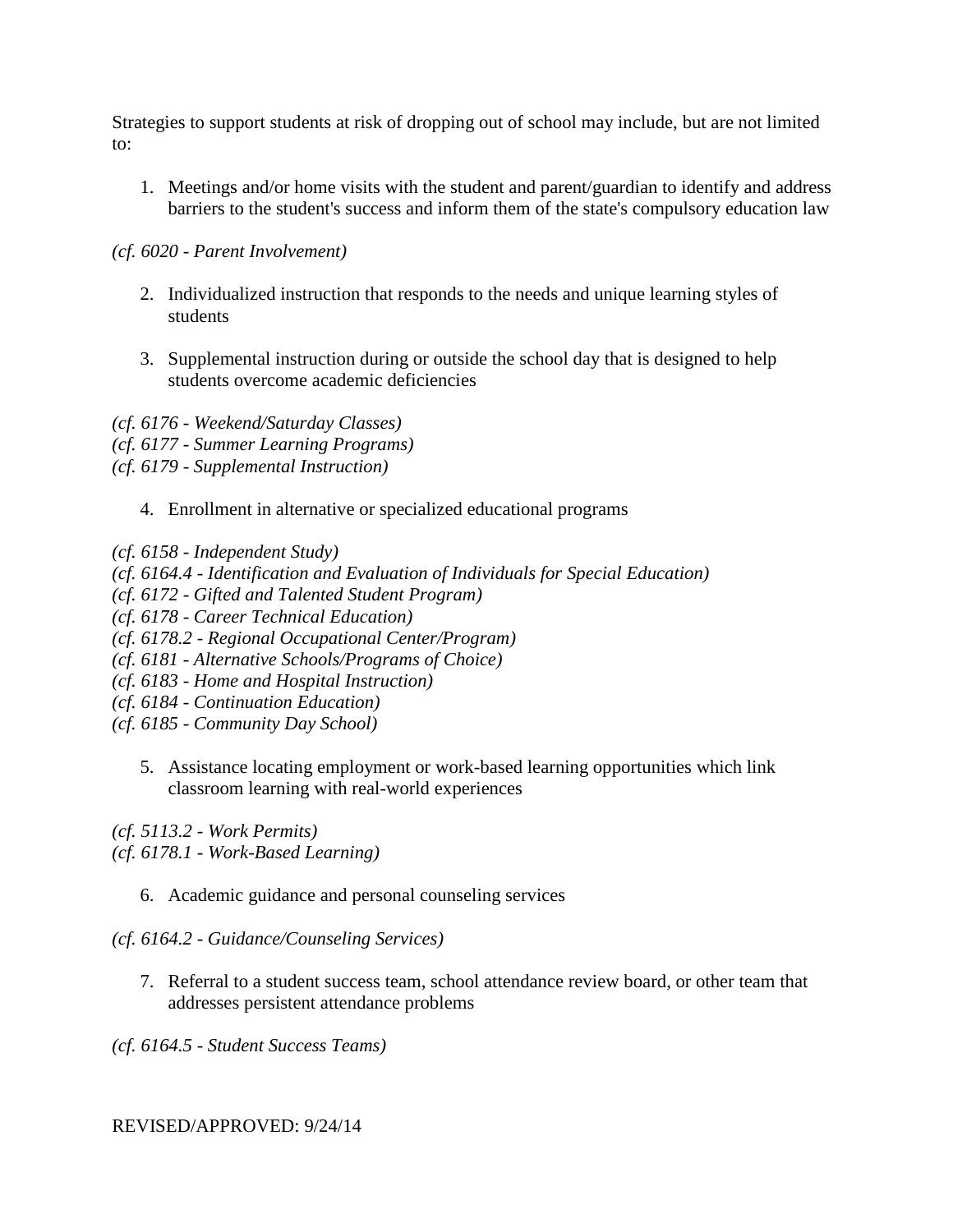8. Referral to school and/or community support services, such as a student assistance program, health services, social services, a substance abuse program, and other resources

*(cf. 1020 - Youth Services) (cf. 5030 - Student Wellness) (cf. 5131.6 - Alcohol and Other Drugs) (cf. 5141.6 - School Health Services)*

- 9. Continued monitoring of student attendance
- 10. Employment of qualified outreach consultants to perform duties related to dropout identification, prevention, intervention, and recovery as assigned

The strategies may be incorporated into the district's local control and accountability plan and linked to district goals for student engagement, school climate, and student achievement.

*(cf. 0450 - Comprehensive School Safety Plan) (cf. 0460 - Local Control and Accountability Plan)*

The Superintendent or designee shall ensure that employees are trained to support at-risk students and are prepared to implement intervention strategies or to make appropriate referrals to support services.

*(cf. 4131 - Staff Development) (cf. 4231 - Staff Development) (cf. 4331 - Staff Development)*

When a student leaves school prior to the end of a school year, or when a student successfully completed the prior school year but did not begin attending the next grade or school that he/she was expected to attend or had pre-registered to attend, the Superintendent or designee shall make efforts to determine whether the student has dropped out or has transferred to another educational setting. The Superintendent or designee may contact the student's parents/guardians to verify school enrollment and, if necessary, shall implement intervention and recovery efforts.

The Superintendent or designee shall annually report to the Board on measures of student engagement, including school attendance rates, chronic absenteeism rates, middle school and high school dropout rates, and high school graduation rates. The Board shall monitor district progress in increasing student retention in school and may require revisions in district plans and strategies as needed.

*(cf. 0500 - Accountability)*